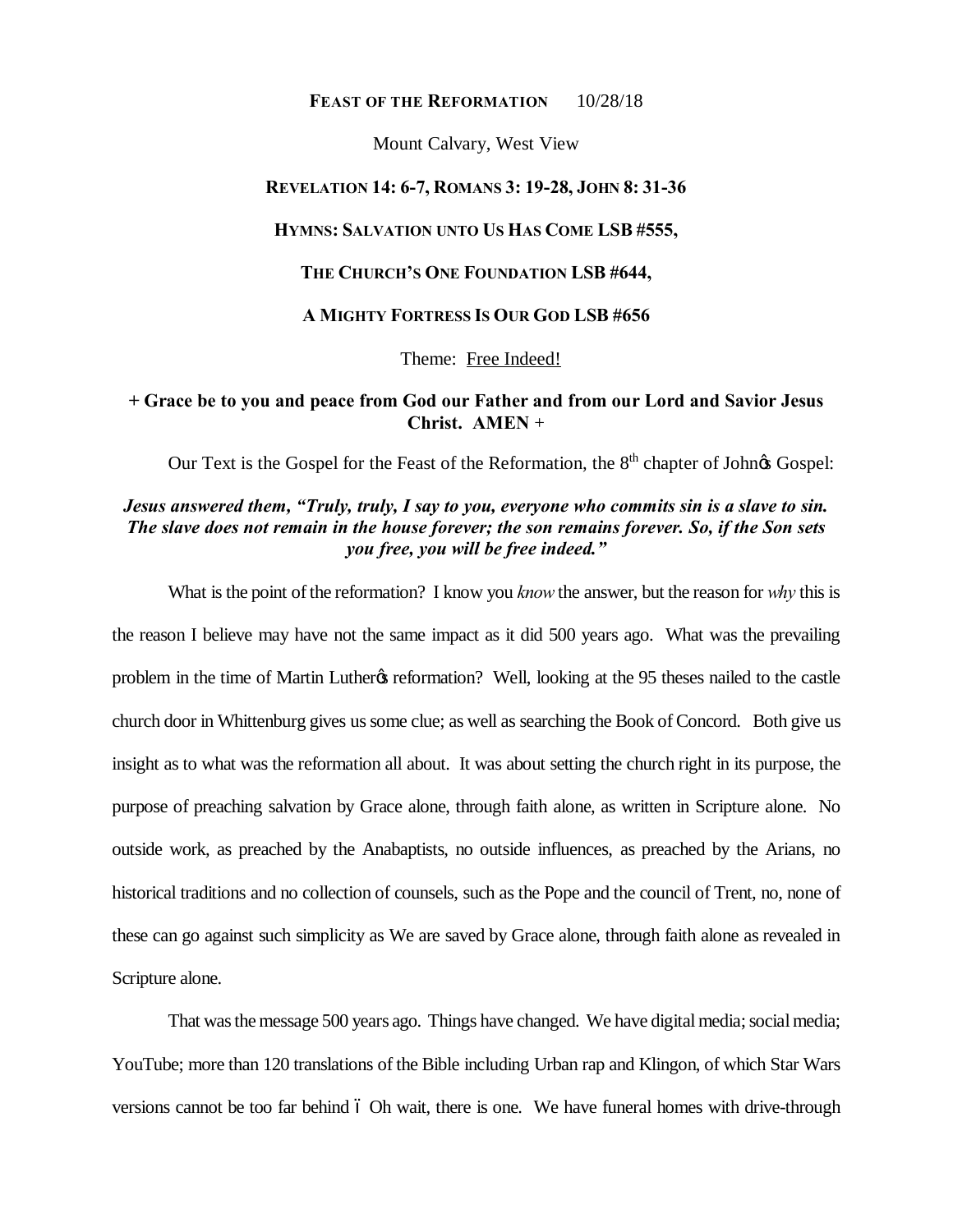service; and we have drive-through communion 6 yes, it is an option at some places, and when asked for a particular statement on the validity of such an atrocity, the church leader opinionated, "*Drive thru communion is only a problem if it's being done out of convenience. If you're 'too busy' or 'don't have the time' to stop for more than five minutes and "do this in remembrance of me" (Luke 22:19), you're doing it wrong.*  $\ddot{o}$  I would love to ask him,  $\ddot{o}$ What other reason is there to participate in drive thru communion? $\ddot{o}$ It cannot be reverence, for it is not tied in with a service of glory and thanksgiving to God. And it certainly is not to be communing with the family of believers when it is being doled out though a service window. There is only one answer, it ts to have God as a convenience and not as a source for rest and reverence and directing of thanks for everlasting life. With this as my context, one needs to ask,  $\delta$ How messed up is this world,  $\ddot{o}$  or better to ask,  $\ddot{o}$  how messed up is this country  $\alpha$  religious climate that a reformation is needed still? $\ddot{o}$  I turn to the middle of my CPH catalogue, and here I see no less than 18 different options to read and educate on how bad the American landscape is concerning proper knowledge of God and the proper reverence to Him. We have human reasoning, and digital technology, and spiritual warfare, all letting us know that there is a problem out there we need to address, and we need to address it.

Jesus tells us, "*Truly, truly, I say to you, everyone who commits sin is a slave to sin.*" This world and our American culture are indeed slaved to sin. That is the Biblical truth we have learned from the very beginning. We have truly fallen away from God and gone our own way to try and make God do what we want, ever since Adam and Eve first ate of the forbidden fruit. The problem at the Tower of Babel? We wanted to be equal with God. The Congregation at the bottom of Mount Sinai? Made a golden calf to represent the One True God that saved then from their bondage in Egypt. Every religion makes a god to worship, but only Christianity has a God that makes Himself known through the Scriptures. This is the problem in this country: there are many who have made a god, yet still call themselves  $\tilde{C}$ Christiano; they have not used the Scriptures to define or even know Who He is. To use a term from the great Anglican, Thomas the Tank Engine,  $\delta$ This has caused Confusion and delayo; delay, in that many are missing the opportunity to believe in the real Triune God as we professed Him historically and truthfully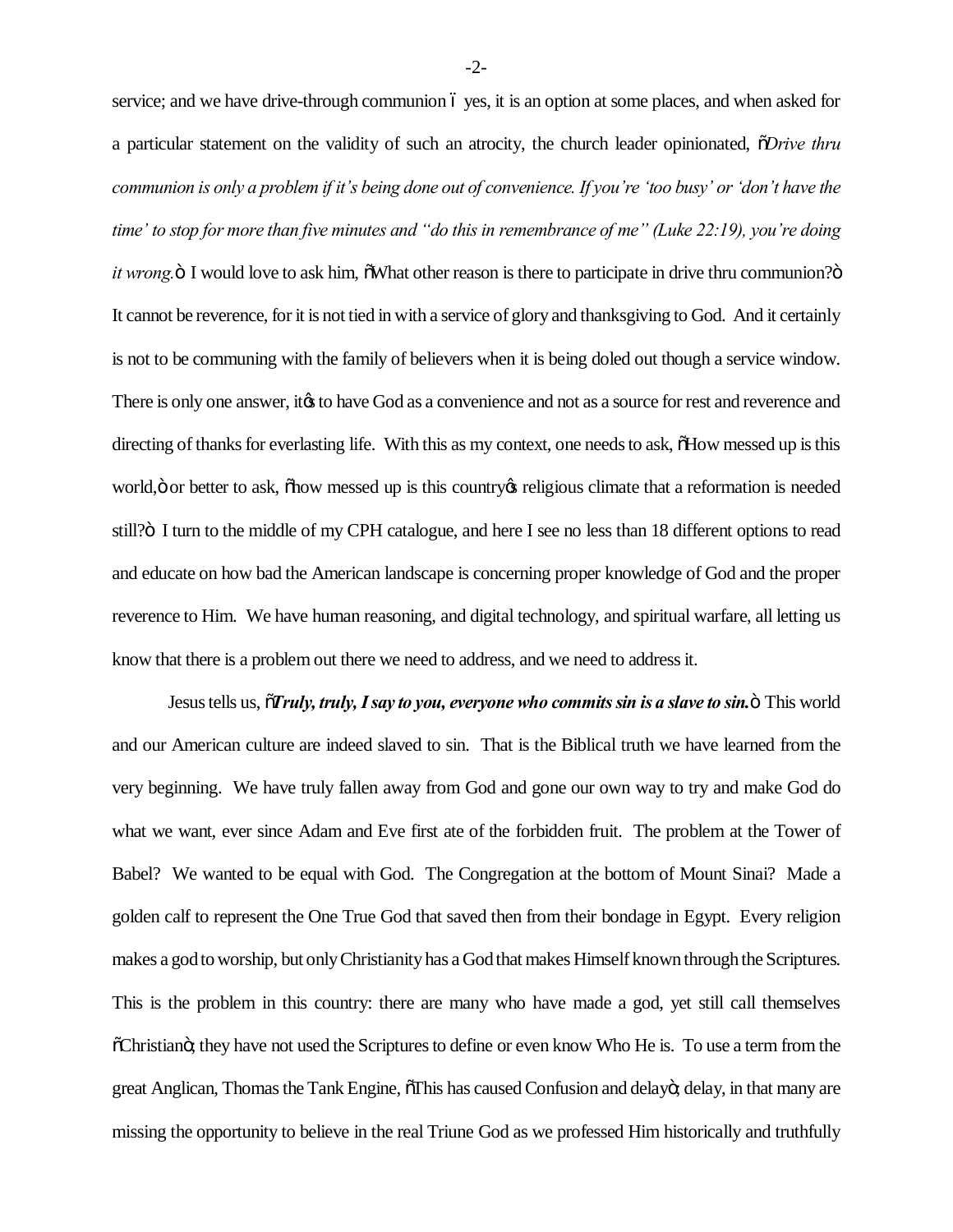in the Athanasian Creed. Yes, it is a historical creed, but it is also a truthful creed, coming from the Scriptures alone, to give words to the Faith we have in the Grace that comes from Our God to save us from our sins and set us free.

That is the why the reformation is still needed, and still going on. It is The Christ we need to let this world and especially our neighbors know: the Christ of the Old Testament and New Testament; the Christ professed and explained in the Book of Concord and in our Catechetical Instruction. We need to profess Him for this world has a very wrong view of Him. He is not a social reformer, He is not a proponent of the theology of Glory. Our God is a God of the Cross, a God of suffering for you so that you do not suffer for sins but are free to worship Him as He has given you grace to do. Our God has come from heaven itself to be born of the virgin Mary, to suffer under Pontius Pilate, be crucified, died and buried so that your sins would be placed in the vault of hell with Satan and His horde, never to be seen again. Our God is the Risen One, Who rose from the dead to prove the salvation is real and acceptable to the Father and sits at the right hand of God to judge you as forgiven by faith in Him alone. A faith given by the Holy Ghost in the Sacrament of Holy Baptism, sustained by the sacrament of the Holy Supper, and kept by the Word of God in His divine Grace. With this assurance, Jesus words are even more concrete, "*The slave does not remain in the house forever; the son remains forever. So, if the Son sets you free, you will be free indeed.*  $\ddot{o}$  The reformation cry is a cry to announce the true freedom we have in following Christ Alone. In Him we have life and breath, and eternal life to no longer be slaves to the sinful selfish flesh and world, but free, indeed, to believe trust and live a life in Jesus blood and righteousness, as Saint Paul assures us,  $\tilde{Q}$  Justified by His grace as a gift, through the redemption that is in Jesus Christo!

Indeed, there is much work needed to be done in our community to explain Who Christ really is and why He has come to us. The actions of this world and all outside of scriptures prove that that works of the law no human being will be justified in His sight. Therefore, the work we do is vitally important, but it is not a slavery work for salvation, for that we already have by faith alone. Our slavery is to the Gospel and the knowledge of Christ and the desire to tell others the wonders He has done. May we do the